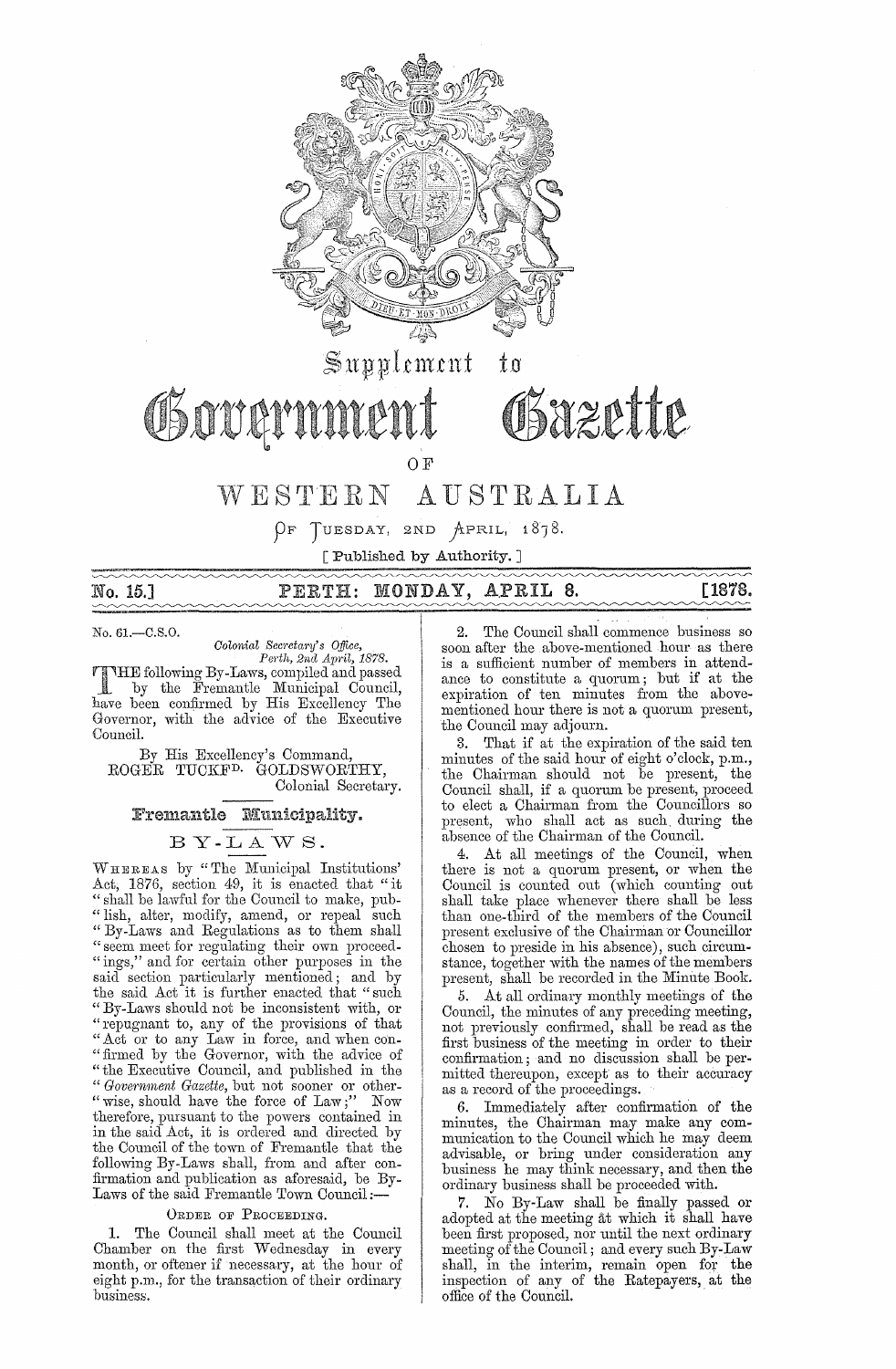THE COLLECTOR, HIS POWERS AND DUTIES.

8. The Oollector for the time being duly appointed by the Oouncil, shall demand, collect, and receive all rates, assessments, license fees, fines, forfeitures, rents, tolls, and other sums due to the Oouncil, and his receipt shall be a full and sufficient discharge for any sums paid to him; and all sums so received by the Collector shall be by him paid to the Treasurer of the Oouncil at least once a week.

9. The Collector shall (if required by the Council at any time so to do) give a bond with two sureties, in a sum to be named by the Council, conditioned for the fair and diligent discharge of his duties.

#### THE CLERK TO THE COUNCIL.

10. The Olerk to the Oouncil shall keep the books of the Oouncil, and shall duly keep and enter in a proper minute book, minutes of all proceedings of the Oouncil. He shall attend all meetings of the Oouncil, issue notices of all meetings, and shall prepare for the Oouncil or Ohairman thereof, and in due time, the Voters' lists for the Municipality and for the Wards thereof, and cause them to be affixed as by the said Act required, and shall supply copies thereof as by the said Act required; and shall make up and complete, under the direction of the Oouncil, the Rate Book; and shall under the like direction prepare the annual estimates as by the said Act required. He shall also keep all such books of account as are required to be kept by the 124th Section of the said Act. He shall also, under the like direction of the Oouncil, cause the accounts of the Oouncil to be balanced half-yearly as required by the said Act. He shall also, under the direction of the Oouncil, prepare the annual financial statement or summary; and shall do and perform all such other acts as the Oouncil or Ohairman thereof may lawfully require him to do under or by virtue of the said Act; and shall attend the Oouncil Office during such hours as the Council may determine.

#### THE TREASURER.

11. The Treasurer shall have the custody of the Oommon Seal, and of all deeds and records of the Oouncil; but he shall not affix the Oommon Seal to any Oorporate document without the express order of the Oouncil.

12. The Treasurer shall receive weekly, or oftener if necessary, from the Oollector, all sums stated to be received by him under By-Law No. 8, and give the Oollector a receipt for such moneys, and all sums so received by the Treasurer shall be by him paid into the Bank within seven days to the credit of the Oouncil.

13. The Treasurer shall (if required by the Oouncil at any time so to do) give a Bond with two sureties, in a sum to be named by the Oouncil, conditioned for the fair and diligent discharge of his duties.

14. The Treasurer shall, out of the moneys received by him as Treasurer of the Oouncil, pay all accounts duly and lawfully passed by the Oouncil at its ordinary monthly meetings, and shall make all other payments which the Oouncilmay lawfully pass and order for payment. All accounts to be paid by cheque drawn by the Treasurer and countersigned by the Ohairman.

#### THE SUPERVISOR.

15. The Supervisor, for the time being duly appointed by the Oouncil, shall have the immediate care, management, and direction of all buildings, lands, streets, paths, jetties, wharves, trees, posts, fences, works, drains, culverts, and all other property belonging to, in charge of, or under the possession, control, or power of the Oouncil; and he shall from time to time report to the Oouncil the state of, condition, or repair of the same, and the progress of any works going on therein or thereon (which works he shall superintend), and the breach or violation of any By-Law in connection with the same.

#### THE INSPECTOR OF NUISANCES.

16. The Inspector of Nuisances, for the time being duly appointed by the Oouncil, shall have fnll power to carry out the Sanitary Regulations in Part 6 of the Municipal Institutions' Act, 1876.

#### WEIGHTS AND MEASURES.

17. The Inspector of Weights and Measures has, by order of the Oouncil, under its common seal been appointed keeper and examiner of all weights, balances, and measures within the jurisdiction of the Oouncil; and the standard weights and measures are deposited with him, and the said Inspector shall demand and receive, by virtue of the Ordinance 3 William IV, No. 2, sec. 2, a 'fee of sixpence for each and every weight and measure compared.

## *As to the general regulation of Traffic, and the general Good Rule and Government of the Municipality.*

#### FOOTWAYS.

18. Orossing' places across the footways of the town shall be made and maintained in the form, manner, and of such materials as shall be directed by the Supervisor. And no crossing shall be made other than those ordered to be made by the Oouncil until an application for the same has been forwarded to and approved of by the Oouncil in writing, and the construction of all such crossings must be to the satisfaction of the Supervisor. And any person offending against this By-Law shall forfeit and pay, upon conviction, a penalty not exceeding Five pounds.

19. Any person who may place any matter or thing so as to obstruct the roadways or footways of the town, and shall neglect or refuse to remove the same on being required so to do by the Supervisor, shall forfeit and pay any sum not exceeding Forty shillings for every such offence.

#### TO PROVIDE FOR THE LIGHTING OF BUILDING MATERIALS OR RUBBISH DEPOSITED IN THE STREETS AT NIGHT.

20. When any building materiaJs, rubbish, or other things shall be laid, or any hole or excavation shall be made in any of the streets or footpaths within the Municipality, the person depositing or causing such materials or other things to be so laid, or the said hole or excavation to be made-which shall only be allowed with the consent of the Ohairman in writing-shall at his own expense cause a sufficient light to be placed in a proper place, upon or near the same, and continue such light every night from sunset to sunrise during the time such materials, hole, or excavations shall remain; and in case such person shall refuse or neglect so to light and keep lighted such materials or other things as aforesaid, the person so offending shall for every such offence forfeit and pay, upon conviction, any sum not exceeding Five pounds.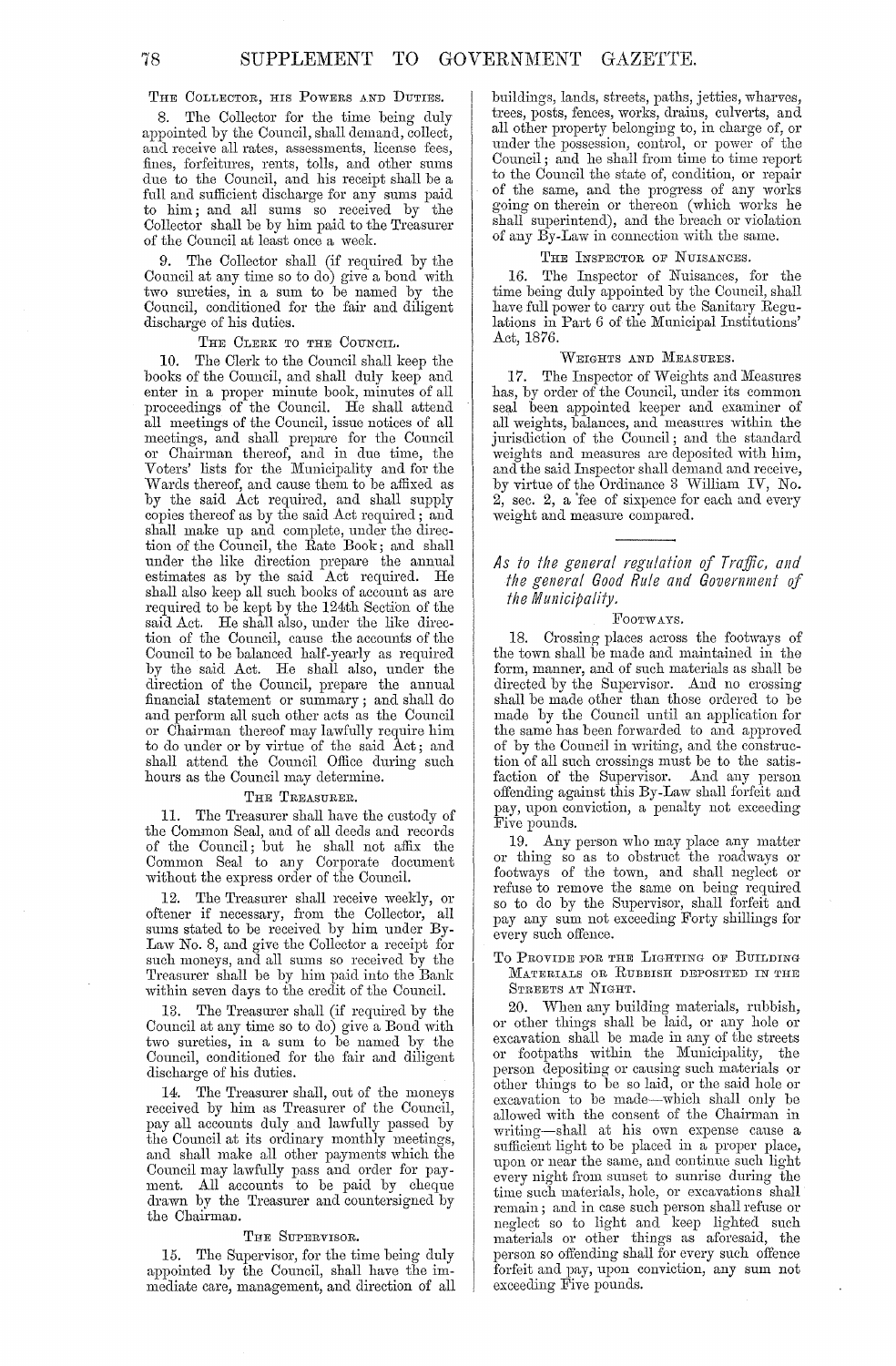#### To PREVENT THE DANGER OF RAPID DRIVING AND RIDING ROUND OORNERS.

21. It shall not be lawful for any person to ride or drive any animal or animals, whether attached to any vehicle or not, round the corners formed by the junction of any street in the Municipality, with any other street in the said Municipality, or across the intersections of any of the streets of the said Municipality, at a pace exceeding six miles an hour; and any person offending herein shall for every such offence, forfeit and pay, upon conviction, a penalty not exceeding Five pounds.

#### TO PREVENT THE DANGER FROM THE DRIVING OF VEHICLES AT NIGHT WITHOUT LIGHTS.

22. From and after the first day of January, 1878, any person who, between any sunset and the following sunrise, shall, in, upon, or along any of the roads or streets within the Municipality, drive any vehiele constructed for the conveyance of goods, wares, or merchandize, without having a lamp or lanthorn securely fixed and lighted at the off side of the front of such vehicle, or any vehicle constructed for the conveyance of persons as well as goods, wares, and merchandize, or of persons only, without having a lamp or lanthorn securely fixed and lighted on each side of the front of such vehiele, shall for every such offence forfeit and pay, upon conviction, a penalty not exceeding Five pounds.

## SUFFERING HORSES, &c., TO BE AT LARGE.

23. Any person or persons who shall suffer any horse, marc, gelding, foal, bull, cow, ox, heifer, calf, or any pony, mule or ass, swine, sheep or goat, belonging to him, or in his apparent ownership, or in his charge, to be tethered, or to depasture, feed, or roam about, whether attended by a keeper or not, in or upon any street or public thoroughfare forming a portion of the Municipality shall, on conviction, forfeit and pay for every such offence, in lieu of the penalty imposed by the 3rd Section of the 39 Vict., No. 19, the following fines, agreeably to the provisions of the aforesaid sections of the said Act:

|                                           | s. a.      |
|-------------------------------------------|------------|
| For each entire horse or bull at large by |            |
| $\text{day}$                              | 50         |
| For each entire horse or bull at large by |            |
| night                                     | 76         |
| For every other head of cattle, sheep,    |            |
| goat, or pig, at large by day or night    | $1 \Omega$ |
|                                           |            |

## POUNDS AND POUNDAGE FEES UNDER 25 VICT., No. 13.

24. The public pound for the Municipality shall be at the corner of Scott Street, and the following fees shall and may be charged and  $t$ aken by the poundkeeper: $-$ 

|                                                     | s. d.          |
|-----------------------------------------------------|----------------|
| For each entire horse above twelve                  |                |
| months' old                                         | 26             |
| For each mare, gelding, mule, ass, pony,            |                |
| or foal                                             | $1 \quad 0$    |
| For each bull above twelve months' old              | $2\quad 6$     |
| For each cow, $\alpha x$ , steer, or calf           | $1\quad$       |
| For each pig or goat                                | $1 \quad 0$    |
| Sheep, per head $\ldots$ $\ldots$ $\ldots$ $\ldots$ | 0 <sub>1</sub> |
| TABLE OF RATES OF SUSTENANCE.                       |                |
| For each horse, mare, gelding, mule, ass,           |                |
| pony, or head of horned cattle above                |                |
| twelve months' old                                  | 20             |
| For each colt, foal, or head of horned              |                |
| cattle under twelve months' old, except             |                |
| sucking foals and calves                            | $1\quad 0$     |
| For each pig $\cdots$ 1 0                           |                |
| For each sheep or goat                              | 0 <sub>6</sub> |

Such rates to be charged for each day of twenty-four hours, half rates only to be charged for less than twelve hours, and no charge to be made for less than three hours.

## SCALE OF LICENSE FEES.

25. The following License Fees shall be charged for the time being in the Fremantle<br>Municipality, and taken by the Collector :—

| CARRIAGES.                                                                         | £ s. d. |  |
|------------------------------------------------------------------------------------|---------|--|
| For every carriage, as defined by 40 $V$ .,<br>No. 5, drawn on two wheels   0 10 0 |         |  |
| For every such carriage drawn on four<br>wheels<br>CATTLE.                         |         |  |
| For every head of horned cattle of or                                              |         |  |
| above twelve months' old $\dots$ $\dots$ 0 5 0                                     |         |  |
| For every head of horned cattle above                                              |         |  |
| three months' old and under twelve<br>months'      0 2 6                           |         |  |
| For any number of sheep, lambs, goats,                                             |         |  |
| or kids amounting to a score or up-                                                |         |  |
| wards                                                                              |         |  |
| $_{\mathrm{Dogs.}}$                                                                |         |  |
| For example dog shows the second six weeks $0.7$ $\beta$                           |         |  |

For every dog above the age of six weeks 0 7 6 For every slut above the age of six weeks 0 10 0 Such licenses to be charged for each year; half rates only to be charged for licenses issued after the 30th June in each year.

#### SLAUGHTER HOUSES, AND SLAUGHTERING OATTLE, &c.

26. No slaughter house shall be erected nor any building used as a slaughter house within the boundaries of the Municipality;. and any person offending against this By -Law shall forfeit and pay, upon conviction, a penalty not exceeding Twenty pounds.

#### TO PREVENT THE MISCHIEF ARISING FROM FIRES IN CHIMNEY FLUES.

27. That the occupier of any premises within the Municipality whereof any chimney-flues shall take fire from having been suffered to become foul, shall forfeit and pay, upon conviction, a penalty not exceeding Two pounds.

#### FIREWOOD.

28. Any person who shall at any time stack or have on any building lot of this Municipality, more than ten cords of firewood, without license of the Oouncil, shall be liable to a penalty not exceeding Five pounds.

## DAMAGING PROPERTY, &c., OF THE COUNCIL.

29. Any person who shall (without first having obtained the written sanction of the Council) break up, cut down, damage, destroy, or injure any footpath, tree, plant, post, fence, gate, drain, watercourse, culvert, jetty, wharf, building, or other property belonging to or in charge of the Oouncil, shall forfeit and pay for every such offence any sum not exceeding Ten pounds.

## HOURS FOR NIGHTMAN.

30. Any nightman who shall exercise his calling within the Municipality otherwise than between the hours of eleven at night and five in the morning, shall be liable, and shall forfeit and pay for every such offence any sum not exceeding Five pounds.

#### NIGHTMAN TO HAVE A PROPERLY COVERED OART.

31. Any person exercising the office of nightman with other than a properly covered cart, subject to the approval of the Inspector of Nuisances, shall forfeit and pay, upon conviction, any sum not exceeding Five pounds nor less than One pound.

#### DEPOSIT OF RUBBISH.

32. A place for the deposit of rubbish, *i.e.,*  leather cuttings, old boots, broken crockery, tinware, and all kinds of rubbish, having been provided by the Council on the river beach between Market and Henry Streets, any person depositing rubbish of any description in any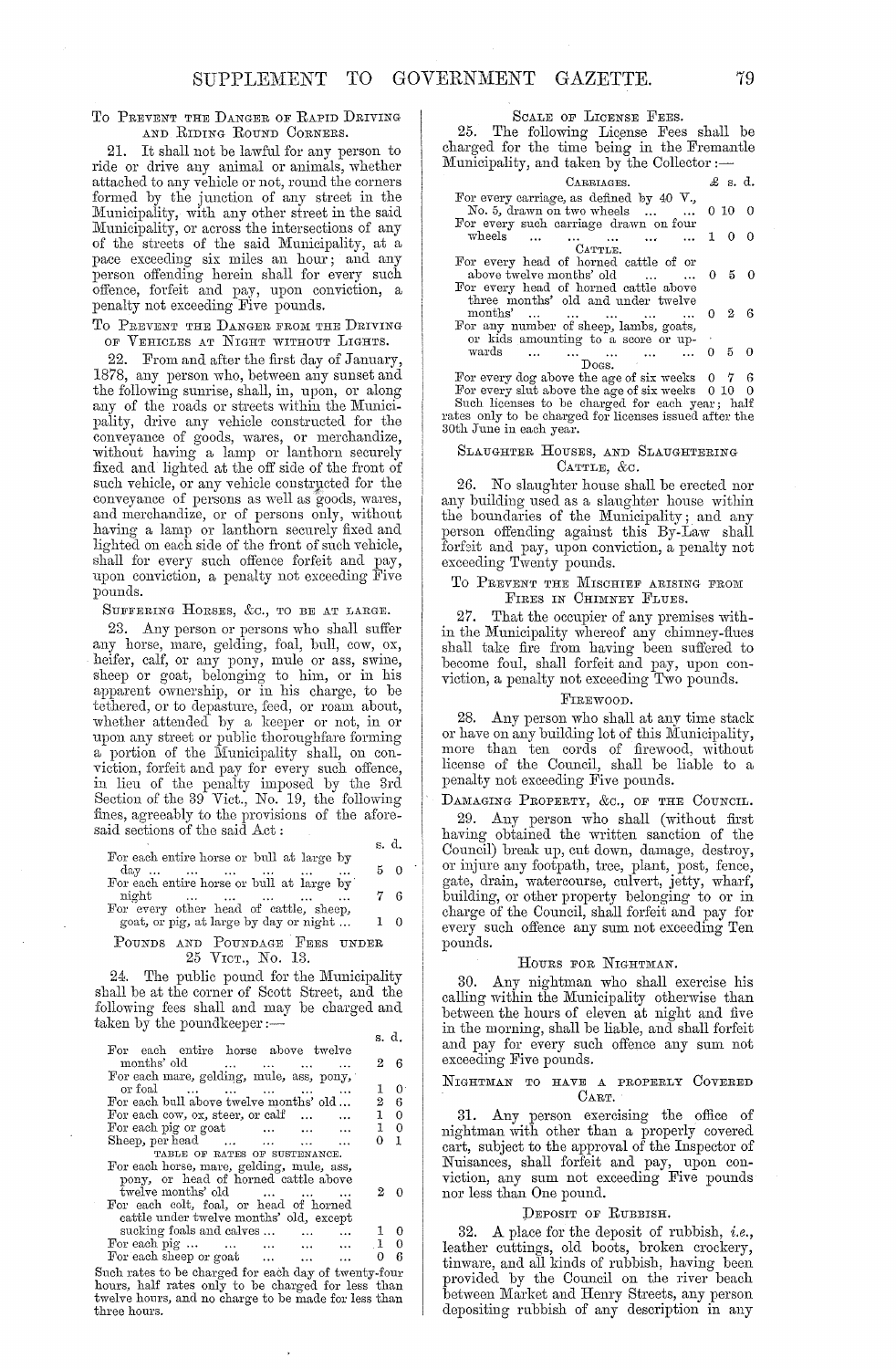80 SUPPLEMENT **TO** GOVERNMENT GAZETTE.

other place than that appointed, shall forfeit and pay for every such offence any sum not exceeding Two pounds.

ROOF, &c., NOT TO PROJECT OVER FOOTWAY.

33. Any owner or occupier of any house, shop, store, or other building within the boundaries of the Municipality, whose roof shall overhang or project over any thoroughfare, or footway, without having a proper gutter and pipe to carry off the rain, or who shall construct or have any cornice, crane, hoist, or any other fixture, or projection overhanging, or upon, any footway or thoroughfare, save and except any awning, projection, or erection, whether fixed or not, in the nature of an awning, approved in writing by the Chairman of the Council, shall forfeit and pay for every such offence any sum not exceeding Five shillings, and a like sum for every day such nuisance shall continue and remain.

AWNING, &c., NOT TO BE ERECTED WITHOUT PERMISSION OF COUNCIL.

34. Any ratepayer desiring to make or erect any awning or projection in the nature of an awning, overhanging the footway of any street in front of his shop, house, or premises, shall apply for permission so to do in writing to the Chairman of the Council, and at the same time furnish a plan and specification of the work which the ratepayer is desirous of effecting.

## COMMON LODGING HOUSES. AS TO CLEANLINESS THEREIN.

35. The keeper of every common lodging house shall cause the floors of all rooms, passages, and stairs of such house to be kept at all times clean, to be swept and cleansed from all dust at least daily before the hour of ten 0' clock in the forenoon; the floors of the sleeping apartments, passages, and stairs to be scrubbed and washed once at least in every week.

36. The keeper of every common lodging house shall cause the yard to be swept daily, and to be kept at all times clean and free from the lodgment of waste-water; the water-closet or privy to be kept clean and free from filth; the seat and floors of such closet or privy to be scrubbed and washed daily, and the walls to be lime-washed at least once every month, and the cesspool to be emptied as often as necessary; the dust-bin to be emptied at least once every fortnight.

#### VENTILATION THEREIN.

37. The keeper of every common lodging house'shall cause the fire. place, chimney and other apertures for ventilation in every sleeping apartment in such house to be kept open, and shall cause the doors and windows of all such apartments to be kept open at least from nine o'clock in the forenoon to five o'clock in the afternoon of every day, unless during such time an injury might result because of wet or tempestuous weather, or while there be any person sick, or infirm, in any such apartment, and closing of the windows or other apertures may be ordered by competent medical authority.

#### INSPECTION THEREOF.

38. It shall be the duty of the Inspector of Nuisances to see that these regulations referring to common lodging houses be duly observed and complied with.

#### PENALTIES.

39. Every person offending against any of the foregoing regulations referring to common lodging houses shall, for every such offence, upon conviction, forfeit and pay a penalty not exceeding Two pounds, and a further penalty not exceeding ten shillings for every day during which such offence continues. Provided always, that in no case shall the penalty imposed in respect to any such offence exceed the sum of Twenty pounds.

THE foregoing By-Laws were duly passed by the Council of the Fremantle Municipality, and the common seal affixed hereto, on this tenth day of January, One thousand eight hundred and seventy-eight.

E. H. HIGHAM, Chairman.

Confirmed by the Governor, with the advice of the Executive CounciL

H. ST. GEORGE ORD,

Governor.

26th March, 1878.

No. 62.-C.S.O.

*Col011ial Secretary's Oilice, Perth, 2nd Ap"il, 1878.* 

 $T$ THE following By-Laws, compiled and passed<br>  $\frac{1}{\sqrt{2}}$  by the Albany Municipal Council, have<br>
been confirmed by Hig Excellency The Co been confirmed by His Excellency The Govemor, with the advice of the Executive CounciL

By His Excellency's Command, ROGEŘ TUCKF<sup>D.</sup> GOLDSWORTHY. Colonial Secretary.

## By-Laws of Albany Municipality.

1. Resolved by the Council of Albany Municipality that the following By-Laws shall come in force immediately on approval by His Excellency the Govemor and being published in the *Govemnwnt Gazette,* and that all previous By-Laws and Regulations shall be, and the same are hereby repealed, except so far as to any matter or thing done or pending under any previous By-Law or Regulation:-

2. The Council shall meet in the Council Office for the transaction of business on the last Saturday of every month, and at any other time that a meeting shall be called by the Chairman at his own option, or by request of a majority of the Council.

That there be a competent person appointed as Clerk to the Council, whose salary shall be fixed by the Council, and whose duties shall be to keep the minutes of all meetings, to keep true and just accounts of all the receipts and expenditure of all rates, assessments, licenses, fees, fines, forfeitures, tolls, and all other sums due to the Municipal Council, to conduct the correspondence, and keep all books and records belonging to the Council.

4. That there shall be a Collector appointed by the Council, who shall have the necessary legal power and authority to demand and collect all rates and assessments levied by the Council, license fees, tolls, fines and forfeitures, and all other sums due to the Council, and his receipt shall be a full and sufficient discharge for all sums of money so paid; the said collector shall pay all sums so collected to the Treasurer of the Council, or into a bank to the credit of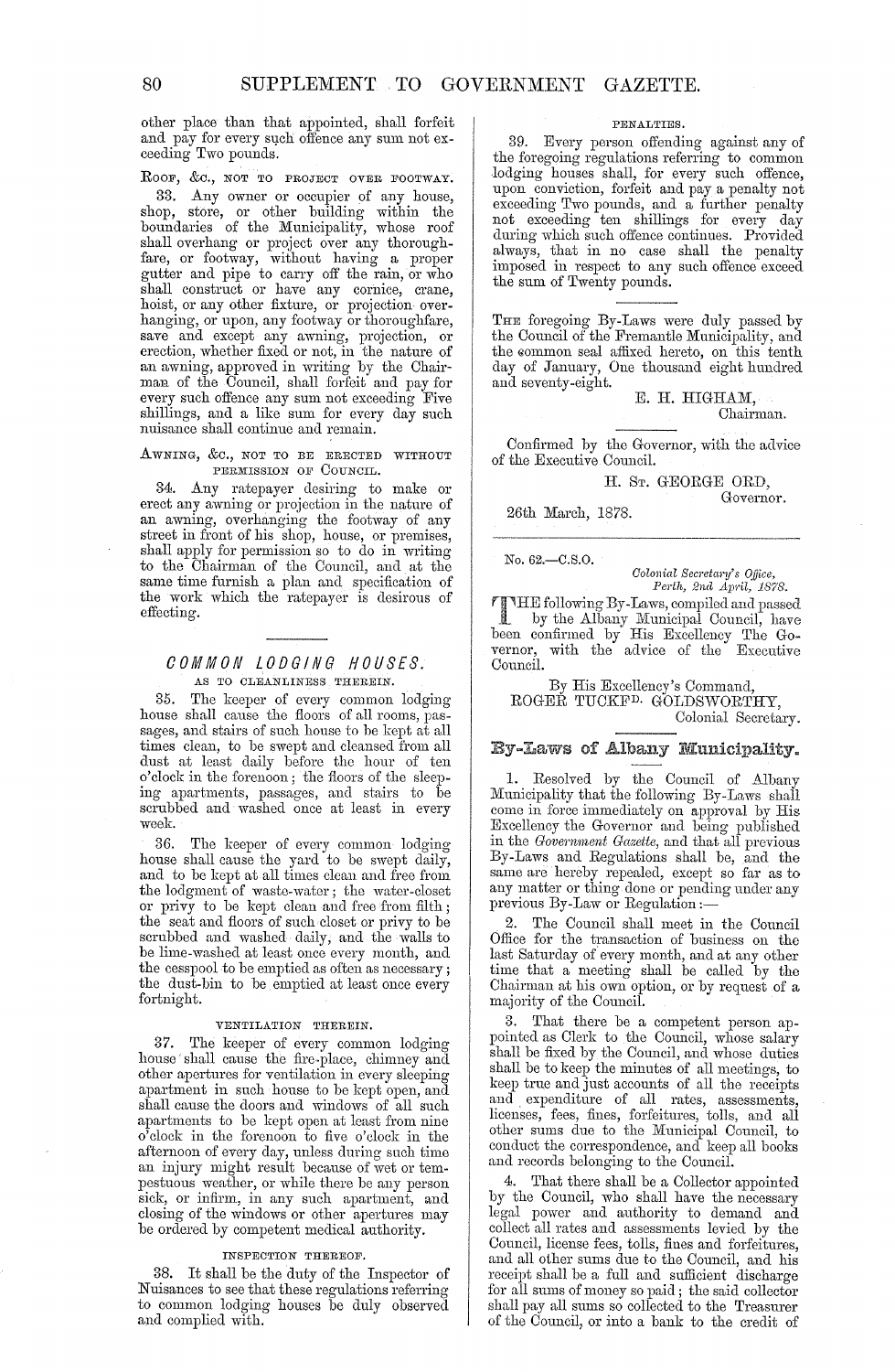the Oouncil, at least once a week, and shall render an account of all sums so collected to the Clerk, for the information of the Oouncil, as often as called on to do so; for all such monies collected he shall have a commission to be fixed by the Oouncil; the said collector shall further enter into a bond with the Council, himself in the sum of £40, with two approved sureties of £20 each, for the faithful discharge of his office.

5. The offices of Olerk and Oollector may, by the approval of the Council, be discharged by one and the same person.

6. The Oouncil may appoint a Supervisor, who shall have the immediate care, management, and direction (under instruction from the Oouncil) of all buildings, lands, streets, paths, jetties, wharves, trees, plants, posts, fences, works, drains, culverts, and other property belonging to or in charge of the Oouncil.

7. No slaughter house shall be erected within the boundaries of the Municipality without the previous sanction of the Oouncil in writing first had and obtained; and any person offending against this By-Law shall forfeit and pay, on conviction, a penalty not exceeding Five pounds.

8. Any person who shall within the boundaries of the Municipality, without having first obtained a license signed by the Oollector, quarry or remove any stone, gravel, or sand, or cut, fell, split, saw or remove any timber, from any Government Reserve vested in the Municipality, shall forfeit and pay for every such offence, any sum not exceeding Ten pounds.

9. Any person who shall cut down, destroy, damage, or injure, any tree, plant, post, fence, railing, gate, drain, water course, culvert, jetty, wharf, road, path, street, public recreation or other ground, building or other property belonging to or in charge of the Oouncil, shall forfeit and pay for every such offence, any sum not exceeding Twenty pounds.

The Collector has, by order under its common seal, been appointed inspector, keeper, and examiner of all weights, balances, and measures within the jurisdiction of the Oouncil, and the standard weights and measures are deposited in the office of the Council; and the said Oollector shall demand and receive, by virtue of the Ordinance 3 Wm. *IV,* No. 2, sec. 2, a fee of sixpence for each and every weight and measure compared.

11. Any owner or occupier of any house, shop, store, or other building within the Municipality, the roof of which is constructed of thatch shall, upon conviction, forfeit and pay for every such offence any sum not exceeding Ten pounds.

12. The following license fees shall be paid and collected for cutting wood and taking stone, gravel, &c., from lands vested in the Municipality :-

| I. For two men to cut, split, saw or re-    |                                | s. | ₫.       |
|---------------------------------------------|--------------------------------|----|----------|
| move timber (not transferable and           |                                |    |          |
| only available for one month), per<br>month | and the same state<br>$\ddots$ | 10 | $\Omega$ |
| II. For every cord of firewood cut or       |                                |    |          |

- removed, per cord ... ... ... 0 6 III. For every cubic yard of stone, gravel,<br>or sand quarried or removed, per yard 0 3
- IV. For every ton of water obtained from any public well, spring, or reservoir,<br>the property of the Municipality ... 0 2<br>v. For every ton of ballast obtained
- within the reserves of the Municipality ... ... ... ... ... 0 3

13. The following scale of fines shall be imposed on persons offending against the provisions of the 3rd Section of the 39th Victoria, No. 19;-

- I. For each entire horse or bull at large within the boundaries of the Municipality, not less than ten shillings (lOs.) or more than forty shillings (40s.)
- H. For each mare, gelding, foal, ox, cow, heifer, calf, or any pony, mule or ass, swine or goat, at large within the boundaries of the Municipality, not less than 2s. 6d. or more
- than 40s.<br>
III. For each of the before-mentioned animals<br>
tethered in any street, public thoroughfare,<br>
or public ground, not less than 10s. or more than 40s.
- IV. For sheep at large within the boundaries of the Municipality, any number not exceeding 20, not more than 20s. and for every succeeding 20, or portion of that number, not less than 2s. 6d.

#### POUND AND POUNDAGE FEES UNDER THE 25TH VICT., No. 13.

14. That the public pound for this Municipality shall, for the present, be the yard of Mr. John Howson, in Vancouver Street, and the following fees shall and may be charged and taken by the poundkeeper :—<br>  $\frac{1}{2}$  s. d.

| I. For each entire horse above twelve                          |                |  |
|----------------------------------------------------------------|----------------|--|
| months' old                                                    | 26             |  |
| II. For each mare, gelding, mule, ass,                         |                |  |
| pony, or foal $\dots$ $\dots$ $\dots$ $\dots$                  | $\mathbf{I}$ 0 |  |
| III. For each bull above 12 months' old                        | $2\quad 6$     |  |
| IV. For each ox, cow, steer, heifer, or calf                   | $1 \quad 0$    |  |
| v. For each pig or goat                                        | $1 \quad 0$    |  |
| vI. For each sheep, per head                                   | $0-1$          |  |
| TABLE OF RATES OF SUSTENANCE.                                  |                |  |
|                                                                | s. d.          |  |
| For each horse, mare, gelding, mule, ass,                      |                |  |
| pony, or head of horned cattle above                           |                |  |
| twelve months' old                                             | 26             |  |
| For each calf, foal, or head of horned                         |                |  |
| cattle under twelve months' old<br>$\cdots$                    | $1\quad 3$     |  |
| Sucking foals and calves<br>$\sim$ $\sim$ $\sim$ $\sim$ $\sim$ | Nil.           |  |
| For each pig                                                   | 10             |  |
| For each sheep or goat<br>فتتراه المتدار المتداري              | 03             |  |

15. Such rates to be charged for each day of twenty -four hours; half rates only to be charged for less than twelve hours, and no charge to be made for less than three hours.

W. G. KNIGHT,

Ohairman.

Oonfirmed by the Governor, with the advice of the Executive Oouncil.

#### H. ST. GEORGE ORD, Governor.

26th March, 1878.

No. 63.-C.S.O.

*Colonial Secretary's Office,*<br>Perth, 2nd April, 1878.

*Perth, 2nd April, 1878.*<br> **HIS Excellency the Governor directs the publication of the following notification,** for general information.

By His Excellency's Oommand, ROGER TUOKFD. GOLDSWORTHY, Oolonial Secretary.

 $\frac{77}{10500}$ . NEW SOUTH WALES. *Colonial Secretary's Office, Syli,ney, 18th Februct'ry, 1878.* 

SIR,—I have the honor to enclose a copy of the "Supplementary Government Gazette" of the 7th instant, containing a notification of the intention to hold, under the supervision of the Agricultural Society of New South Wales, an International Exhibition in Sydney, in the month of August, 1879, according to the general programme thereto annexed; and to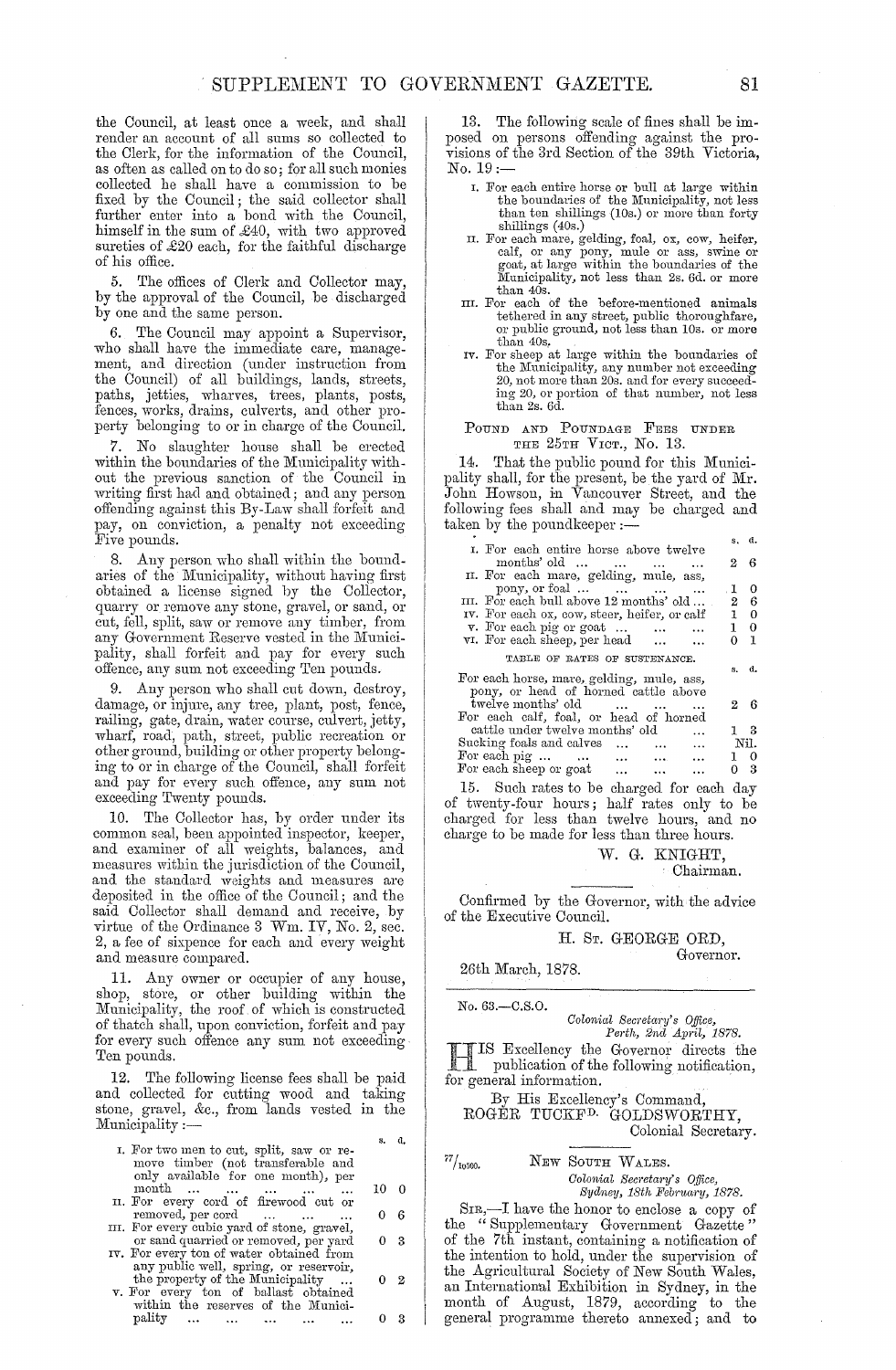request that you will be good enough to cause the notice and programme to be published in the *Govemrnent Gazette* of your Colony, for general information.

#### I have, &c., MICHL. FITZPATRICK.

The Honorable The Colonial Secretary

of vVestern Australia, Perth.

*Colonial Secretary's Office,*<br>*Sydney, 7th February, 1878.*<br>HIS Excellency the Governor, with the advice of the Executive Council, directs it to be notified, for general information, that it is intended to hold under the supervision of the Agricultural Society of New South Wales an International Exhibition, in Sydney, in August, 1879, according to the annexed general programme.

#### MICHAEL FITZPATRICK.

## AUSTRALIAN INTERNATIONAL EX-HIBITION,

To BE HELD IN SYDNEY, NEW SOUTH WALES, IN AUGUST, 1879.

The Exhibition will be held in buildings specially erected in the Prince Alfred Park, Sydney, New South Wales. All goods forwarded for exhibition, and addressed to the Secretary for that special purpose, are admitted free of duty or Customs charges.

In the agricultural department, money prizes are awarded as well as printed certificates; in the non-agricultural section, silver and bronze medals, also certificates of commendation.

All exhibits sent mav be sold at the Exhibition, but must remain until the final closing.

Applications for space to bc made at least one month prior to date of opening, and the necessary forms and all information respecting the Exhibition may be obtained of

JULES JOUBERT, Secretary,

227, George-Street, Sydney,

New South Wales,

Or at the offices of the Commissioners for New South Wales, Paris.

Entries close 1st July.

The Exhibition will be divided into two distinct divisions, as under :-

1st DIVISION-AGRICULTURAL.

| —Horses. | $8 - Wine$ |
|----------|------------|
|          |            |

- 
- 1—Horses. 8—Wine.<br>2—Cattle. 9—Sugar.<br>3—Sheep. 10—Farm Produce.

3—Sheep. 10—Farm Produce.<br>4—Pigs. 11—Horticultural Produce.<br>5—Poultry. 12—Manures.

-Poultry. 12—Manures.<br>-Dogs. 13-—Implemer

6-Dogs. 13--Implements and Machinery.<br>7-Wool. 14-Silks, Fibres, and Tobacco. 14-Silks, Fibres, and Tobacco.

Covered sheds, with stalls, hen-coops, &c., &c., will be provided. Fat cattle will be placed in commodious yards.

2ND DIVISION-NoN-AGRICULTURAL.

-Fine Arts.

- 2-Apparatus and application of Liberal Arts.
- 3-Furnitme and other objects for the use of dwellings.
- 4-Clothing, including fabrics and other objects worn on the person.
- 5-Products of'Mining Industry, Forestry, &c. 6-Apparatus and processes used in the Com-

mon Arts.

- 7-Food-Fresh, preserved, and in various states of preservation.
- 8-Artizan's Prizes (including all new Inventions) .
- 9-Public and Denominational School Prizes.

The Society provides all stands, &c., and undertakes the care and charge of all exhibits, without however incurring any responsibility.

#### BY-LAWS AND REGULATIONS FOR THE SOCIETY'S EXHIBITION.

## I.-Opening.

The Exhibition of 1879 shall open on the 1st August, at noon.

Il.-Admission.

Members free, on presentation of member's ticket-which is not transferable.

Non-members, one shilling each.

N.B.-The Gate-keeper or Stewards in charge thereof may require proof of ownership of any ticket, and in default of such proof being afforded, may impound the same.

IIl.-Conditions of Competition.

All exhibits must, on the day of the Exhibition, be *bonc1 fide* the property of the exhibitor, and have been so at least one month previously; and all farm and horticultural produce, excepting in classes A, B, C, D, and E, must be the production of the person exhibit- $\sum_{i=1}^n$  ing it.

The same exhibit cannot compete for the Society's prizes in two distinct classes, except; where it is permitted by the Council.

Exhibits, although entered in any class may compete for special prizes, notice of which shall be given on the certificate of entry.

Exhibits entered in the wrong class by the exhibitor will be excluded from competition for prizes, except where permitted by the Executive Committee.

Any exhibit having taken the first prize in a class for two consecutive years, shall not receive any prize in such class, but may be exhibited, and if considered superior to all other exhibits in that class, it shall receive a certificate from the Judges to that effect. Such exhibit shall, however, be eligible to compete for any special prize.

IV.-Certificates of Entry.

The certificate of entry is a printed form, to be obtained from the Secretary, and from the Secretaxies of the principal local Societies, and is available for one exhibit only, except in the case of stock entered for sale, when one ccrtificate is sufficient. The exhibitor therefore must apply for as many certificates as he has exhibits, except as specified above, and must fill them in according to the forms prescribed. And as it is from these documents that the catalogue will be compiled, it is absolutely necessary that the whole of the questions contained in them should be answered as far as possible.

The certificate will not be valid unless signed by the exhibitor or his agent.

No exhibit will be admitted without a certificate of entry correctly filled in, signed, and delivered by post or otherwise to the Secretary, at the office of the Societv, on or before the dates for the closing of entries specified on the certificate of entry advertised; and the Secretary will acknowledge the delivery of the certificate by returning to the exhibitor a receipt for the same, upon the production of which the exhibit will be admitted into the Society's ground.

No entrances will be received after the dates specified for the closing of the same.

All owners competing' in sections 1 and 2 shall be restricted to *tln'ee* entires of pure pedigree (as admissible in the Stud and Herd Book) in each class, but no branch establishment of one partnership shall entitle owners to more than the three aforesaid entries in each class, but they may enter *ten* others, not necessarily of pure pedigree, for exhibition and sale on the grounds upon payment of a fee of ten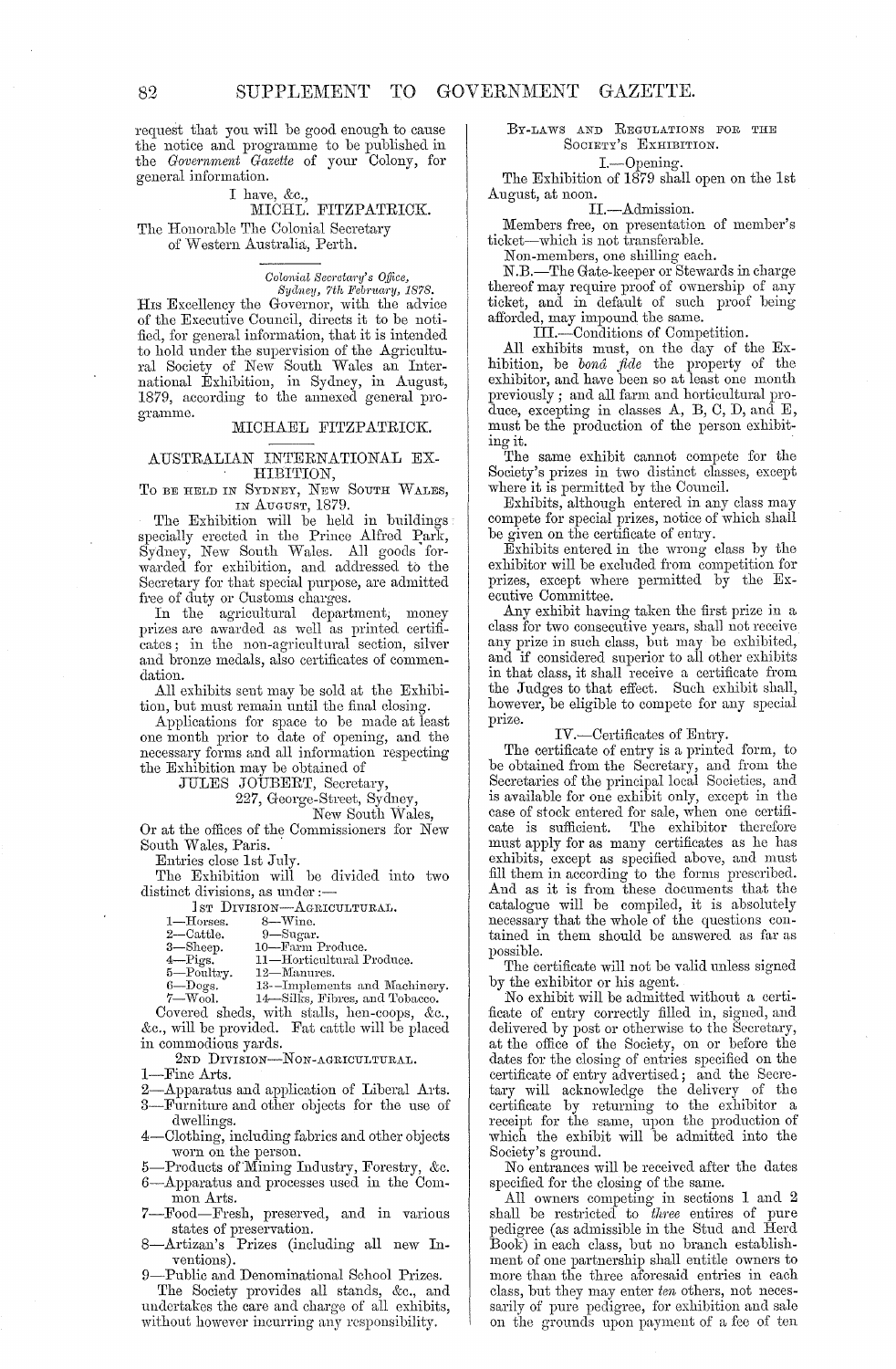shillings for each head, these latter to be placed in yards or covered stalls. In case of protest, based on difference of age, animals to be submitted to the Society's Veterinary Surgeon.

Exhibitors or their agents, when called upon by the Stewards or Committee, shall prove the correctness of their certificates of entry.

No charge will be made to members, upon the certificate of entry for any of the Society's prizes, but a fee of 2s. 6d. will be levied on certificates of entry for non-members.

Such charge as the Committee may determine shall be made for ground or wall space, and the Stewards shall use discretionary power as to the space to be allotted to each exhibitor. V.-Arrival and Arrangement of Exhibits.

All exhibits must bear a distinctive mark corresponding with that entered upon the cer-<br>tificate of entry, and be delivered to and removed from the Society's ground free of charge.

Exhibitors or their agents must, if requested, point out to the Stewards their respective exhibits, in order that they may be identified, classified, and numbered according to the catalogue before being submitted to the Judges.

No exhibit will be admitted into the Society's ground unless the attendant is in possession of the Secretary's receipt; and each exhibit when it enters the ground, must be at once put into its proper place.

Exhibits must be brought to the grounds on the days to be hereafter specified.

VI.-Disease or Danger.

Should there be any reason to suspect that any exhibit is either diseased or dangerous, the Society reserves the right of removing the same VI.—Disease or Danger.<br>Should there be any reason to suspect that<br>any exhibit is either diseased or dangerous, the<br>Society reserves the right of removing the same from, or refusing its admittance to, the Exhibition. No stock will be admitted into the Society's Exhibition without first being passed by Inspectors appointed by the Society.

VII.-Control of Exhibits.

Exhibitors shall, under direction of the Stewards, arrange their exhibits; and no exhibit shall afterwards be moved' without the sanction of the Stewards, under a penalty not exceeding £5.

The Oommittee shall have power to retain the exhibit of any exhibitor so fined, until such fine is paid.

The members of the Executive Committee, and the Stewards in the section, shall at any time have power to enter any space allotted to any exhibitor, and give such directions as regards the exhibits as they may think fit.

Exhibitors will render themselves liable to a penalty of £5, by removing any official placard, ticket, or ribbon, affixed or posted by the Stewards, or by affixing any other placard, ticket, or ribbon, in lieu thereof, or by refusing in any way to carry out the instructions of the Stewards, who shall incur no responsibility by putting these regulations in force.

No exhibitor shall be permitted to be with the Stewards or Judges, during the time of judging the exhibits, unless by special request or the Stewards. And the exhibit or exhibits of any person infringing this rule, shall be at once disqualified.

Live-stock attendants will be supplied by the Stewards with distinguishing badges and required to wear the same, and shall be regarded<br>during the time of the exhibition as servants of the Society, and shall be under the entire control and direction of the Stewards. They shall be in attendance each day of the Exhibition from  $9$  a.m. to  $4$  p.m., for the purpose of exhibiting and parading stock.

VIII.-Care and Feeding of Stock.

The Society undertakes to find the necessary accommodation and attendance, if required, for the animals and birds during the Exhibition: but no provision will be made for the feeding of the same (except in the case of Section VI--Dogs) beyond establishing a store at which fodder may be purchased by exhibitors; nor will the Society provide for the nightly accommodation of entire horses.

#### IX.-Departure of Exhibits.

The Society reserves the right to retain any exhibit for such time as the Executive Committee may consider necessary; and no exhibit shall be removed from the Exhibition without a formal permit from the Stewards or the Secretary.

The dates on which exhibits will be allowed to be removed will be hereafter specified.

## X.-Responsibility.

DAMAGE THROUGH EXHIBITS.-The Society will not be responsible for any accident that may be caused through or by any exhibit, and it shall be a condition of entry that each Exhibitor shall hold the Society harmless, and indemnify it against any legal proceedings arising from any such accident.

DAMAGE TO EXHIBITS.-The Society will not, under any circumstances, hold itself responsible for any loss or mis-delivery of live stock, or other exhibits, at the Society's Exhibition, or for any damage thereto.

Loss BY DISEASE.—The signing of the certificate of entry of any animal will be taken as a guarantee that the animal specified is free from all disease, as far as is known to the In case of infectious disease being spread through or by an exhibit, the exhibitor shall be held responsible.

FIRE.--Means will be taken to guard against fire and protect the property at the Exhibition.

XI.-Trials, Parade of Stock, &c.

Due notice will be given by advertisement to exhibitors of the arrangements made by the Stewards for carrying out field trials of implements, machinery, parade of stock, &c.

MOVEMENT AND WORKING.-The conveyance to the trial ground and working of the implements and machinery will be directed by the Stewards, and they will be carried out at

the exhibitor's expense. IMPLEMENTS.-No implement shall be worked on the ground unless by express order of the Stewards.

GRAIN IN SHEAF, &c.-Grain in sheaf, hay, corn, straw, roots, wool, or any material required for testing the machines, and if wanted horsepower, must be provided by exhibitors.

STEAM.-No exhibitor shall light a fire under, or supply the boiler of any steam engine, until he has the authority of the Stewards to do so; this authority will be given after the engineer appointed by the Society has examined the engine, and has certified that it is perfectly safe.

The Stewards shall have power to order the removal of any exhibit worked in contravention of this rule.

XIl.-Infringement of Regulations.

In the event of a wilful infringement by an Exhibitor of any of the foregoing regulations and hy-laws, it shall be in the power of the Council, upon proof of the same, to prohibit such Exhibitor from exhibiting and competing at any of the Society's Exhibitions in future.

#### XIII.-Prize Awards.

The prize awards affixed to *all* exhibits shall